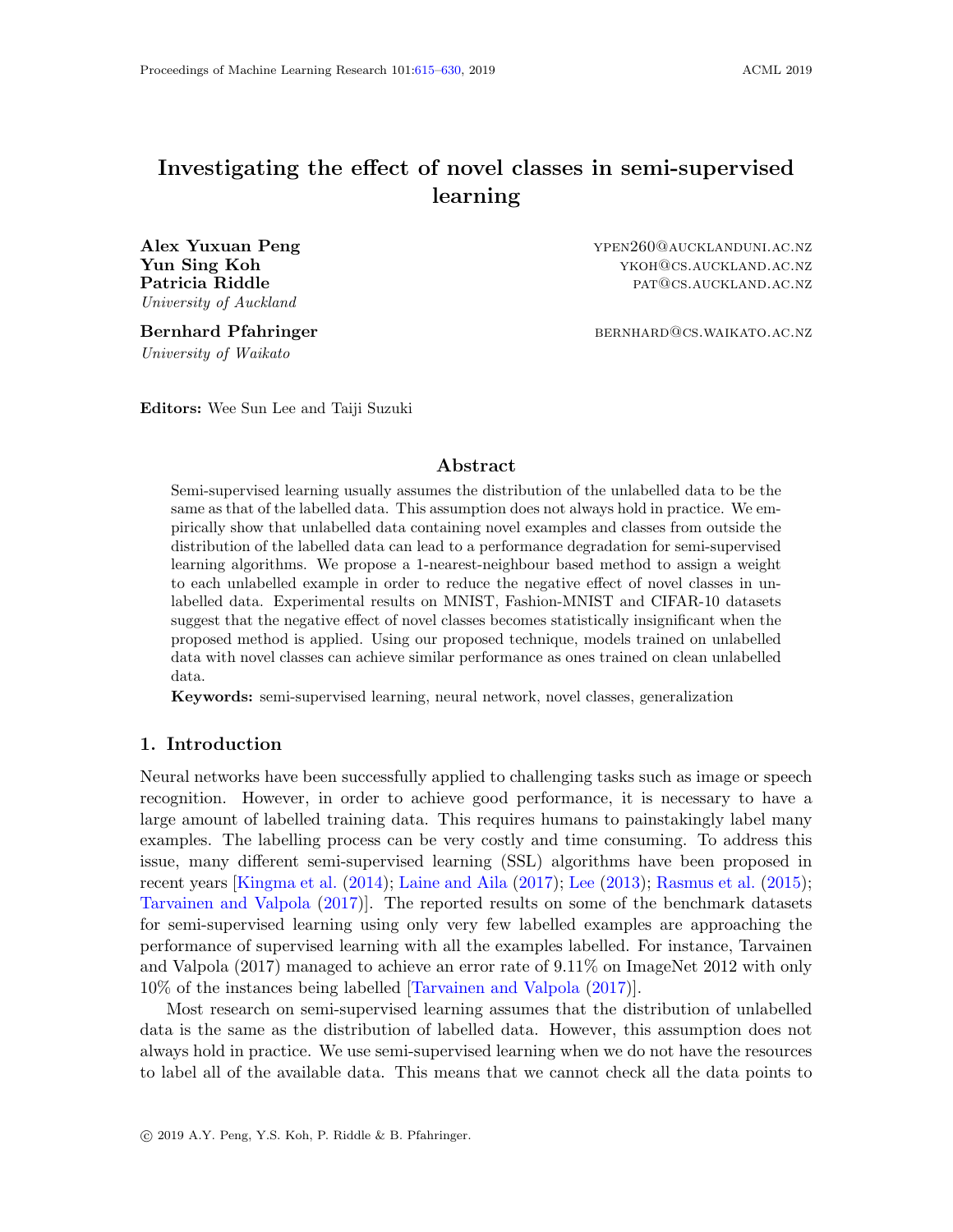make sure they are only from the classes we are interested in. Therefore novel classes might be present in the unlabelled data when we apply semi-supervised learning in practice. We define novel classes as classes that are only present in the unlabelled training data, but not in the labelled data (including test data). We assume future unseen data will always be from the same distribution as the labelled training data. Hence, our test datasets only contain classes that are present in the labelled training data. Note that our learning scenario is different to that of novelty detection [\[Bishop](#page-14-3) [\(1994\)](#page-14-3)] and domain shift or transfer [\[Ruder](#page-15-3) [and Plank](#page-15-3) [\(2018\)](#page-15-3)], where the future unseen data can be distributed differently from the training data.

We attempt to answer two research questions. The first research question is: Do novel classes in unlabelled data negatively affect the performance of semi-supervised learning algorithms? The second research question is: Can we reduce this negative effect of novel classes by assigning individual weights to unlabelled data? Our experiments show that the presence of novel classes does degrade the performance of semi-supervised algorithms. In order to answer the second question, we propose a 1-nearest-neighbour based method to assign individual weights to unlabelled data. The experimental results suggest that when the proposed method is applied to semi-supervised algorithms, the negative effect of novel classes becomes statistically insignificant.

The rest of the paper is organized as follows. In Section [2,](#page-1-0) we review related research. In Section [3,](#page-2-0) we introduce two semi-supervised learning algorithms that are used in our experiments. We propose a method to reduce the effect of novel classes in Section [4.](#page-4-0) In Section [5,](#page-6-0) we describe the experiments designed to address the two research questions. We analyze the experimental results in Section  $6$ . We give further discussions about our experiments as well as drawbacks of our proposed method in Section [7.](#page-11-0) Finally, we conclude our work and propose future research in Section [8.](#page-14-4)

#### <span id="page-1-0"></span>2. Related Work

There has been a lot of development in semi-supervised learning for neural networks. Pseudo-Label is a simple method that assigns "pseudo-labels" to unlabelled data using the model predictions at each epoch, and then a model is trained on both labelled data and the "pseudo-labelled" data [\[Lee](#page-14-2) [\(2013\)](#page-14-2)]. Kingma et al. (2014) proposed using deep generative models for semi-supervised learning [\[Kingma et al.](#page-14-0) [\(2014\)](#page-14-0)]. They used variational autoencoders [\[Kingma and Welling](#page-14-5) [\(2014\)](#page-14-5)] as their generative models. Inspired by Denoising Autoencoders [\[Vincent et al.](#page-15-4) [\(2010\)](#page-15-4)], Ladder Network [\[Rasmus et al.](#page-15-1) [\(2015\)](#page-15-1)] adds noise to the input of each layer and proposed a denoising function to reconstruct the input. Then the denoising loss is added to the supervised loss. Instead of adding random noise to the input, Virtual Adversarial Training attempts to compute tiny perturbations that are expected to affect the predictions the most by using the idea of adversarial training [\[Miyato](#page-15-5) [et al.](#page-15-5) [\(2016,](#page-15-5) [2017\)](#page-15-6)]. Temporal Ensemble [\[Laine and Aila](#page-14-1) [\(2017\)](#page-14-1)] is a self-training based method that is similar to Pseudo-Label. However, instead of training the current model to match the predictions of the previous model, it encourages the current model to match the outputs of the previous model directly. Temporal Ensemble also uses an exponential moving average of the model outputs as the "target". This is more stable than simply using the outputs of the model in the last epoch. The problem with Temporal Ensemble is that the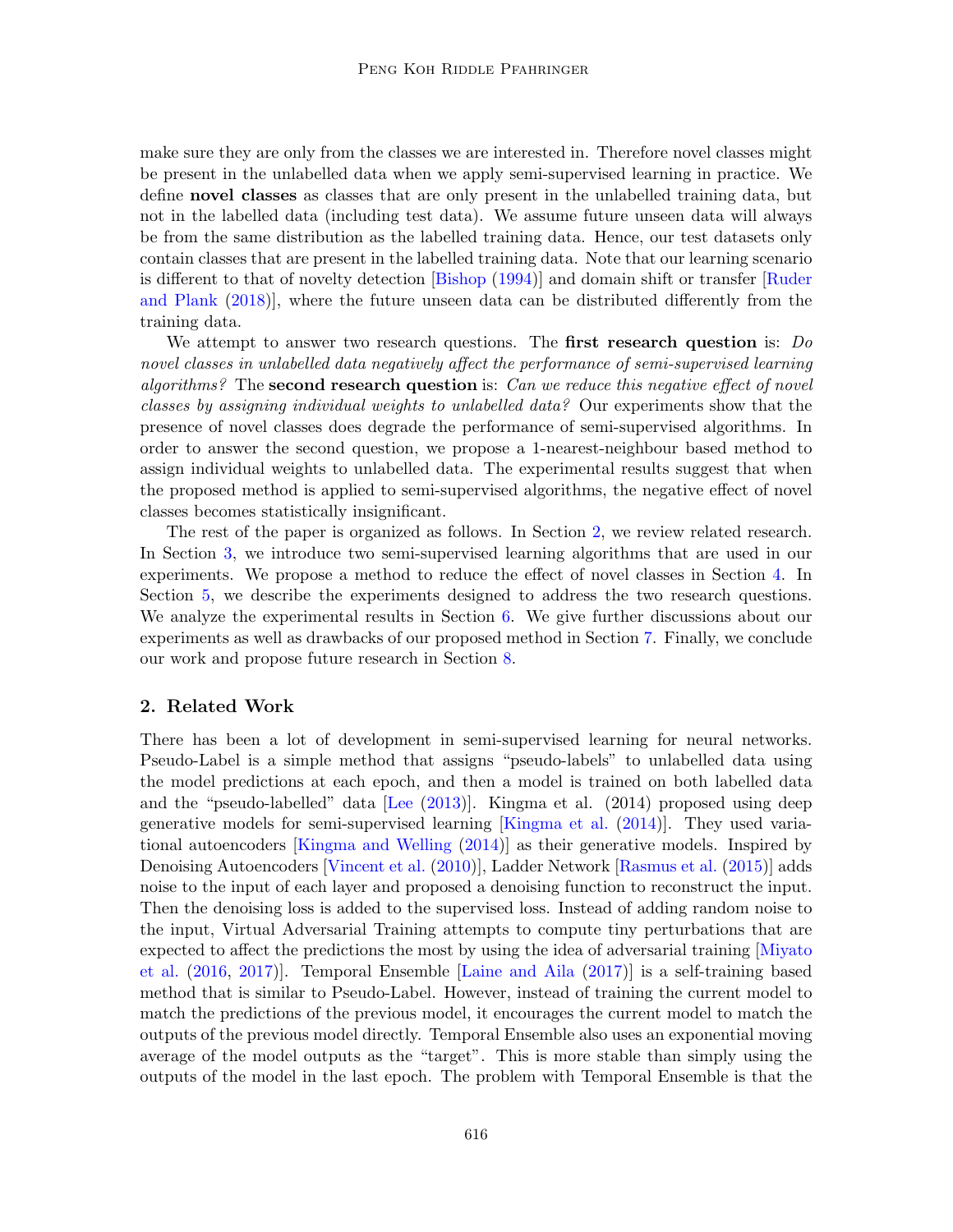storage or memory required to store the exponential moving average values grows linearly with the size of the training data. Mean Teacher [\[Tarvainen and Valpola](#page-15-2) [\(2017\)](#page-15-2)] solves this problem by keeping an exponential moving average of the models instead of model outputs. Now the memory requirements do not change with the size of the data. We limit the scope of this paper to self-training based methods such as Pseudo-Label and Mean Teacher. We leave the experimentation with other types of semi-supervised learning to future research.

Oliver et al. (2018) evaluated a few algorithms mentioned above in fair and realistic settings [\[Oliver et al.](#page-15-7) [\(2018\)](#page-15-7)]. The implementations of all the algorithms evaluated used the same architectures, data augmentations, and optimization methods. They showed that the supervised baselines used in some of the previous works were too weak. In their implementation, the gap between semi-supervised training and the supervised baseline was much smaller. They also studied the effect of distribution mismatch between the labelled data and unlabelled data. They found that adding unlabelled data from the novel classes can hurt the performance. This is in agreement with our experimental results. While Oliver et al. (2018) only tested the effect of novel classes on CIFAR-10, we also conducted experiments on MNIST and Fashion-MNIST. In addition to demonstrating the negative effect of novel classes, we also propose the first novel solution for reducing this effect.

## <span id="page-2-0"></span>3. Background

We use Pseudo-Label and Mean Teacher as two example algorithms in our experiments to investigate the effect of novel classes in semi-supervised learning for neural networks. In this section, we describe how both Pseudo-Label and Mean Teacher work.

#### 3.1. Pseudo-Label

Pseudo-Label is a self-training based semi-supervised learning method [\[Lee](#page-14-2) [\(2013\)](#page-14-2)]. Pseudolabels are defined as predictions made by the current model for unlabeled data. The Pseudo-Label method treats these *pseudo-labels* as true labels for the unlabelled data during training. Pseudo-labels are updated after each epoch. So the training process is similar to that of supervised training, except that pseudo-labels are used for the unlabelled data instead of true labels. Cross-entropy loss is usually used for classification problems in supervised learning. Let us define cross-entropy loss as

$$
H(y, f) = -\sum_{c=1}^{C} y_c \log f_c \tag{1}
$$

where y is the class label encoded in one-hot encoding, f is the model output and C is the number of classes. Then the loss function for Pseudo-Label is defined as

<span id="page-2-1"></span>
$$
L = \frac{1}{m} \sum_{i=1}^{m} H(y_i, f_i) + a(t) \frac{1}{m'} \sum_{j=1}^{m'} H(y'_j, f_j)
$$
 (2)

where  $m$  is the number of labelled examples and  $m'$  is the number of unlabelled examples. The class label for the *i*th labelled example is denoted by  $y_i$  while  $y'_j$  denotes the *pseudo-label* for the jth unlabelled example. Model outputs for the labelled and unlabelled examples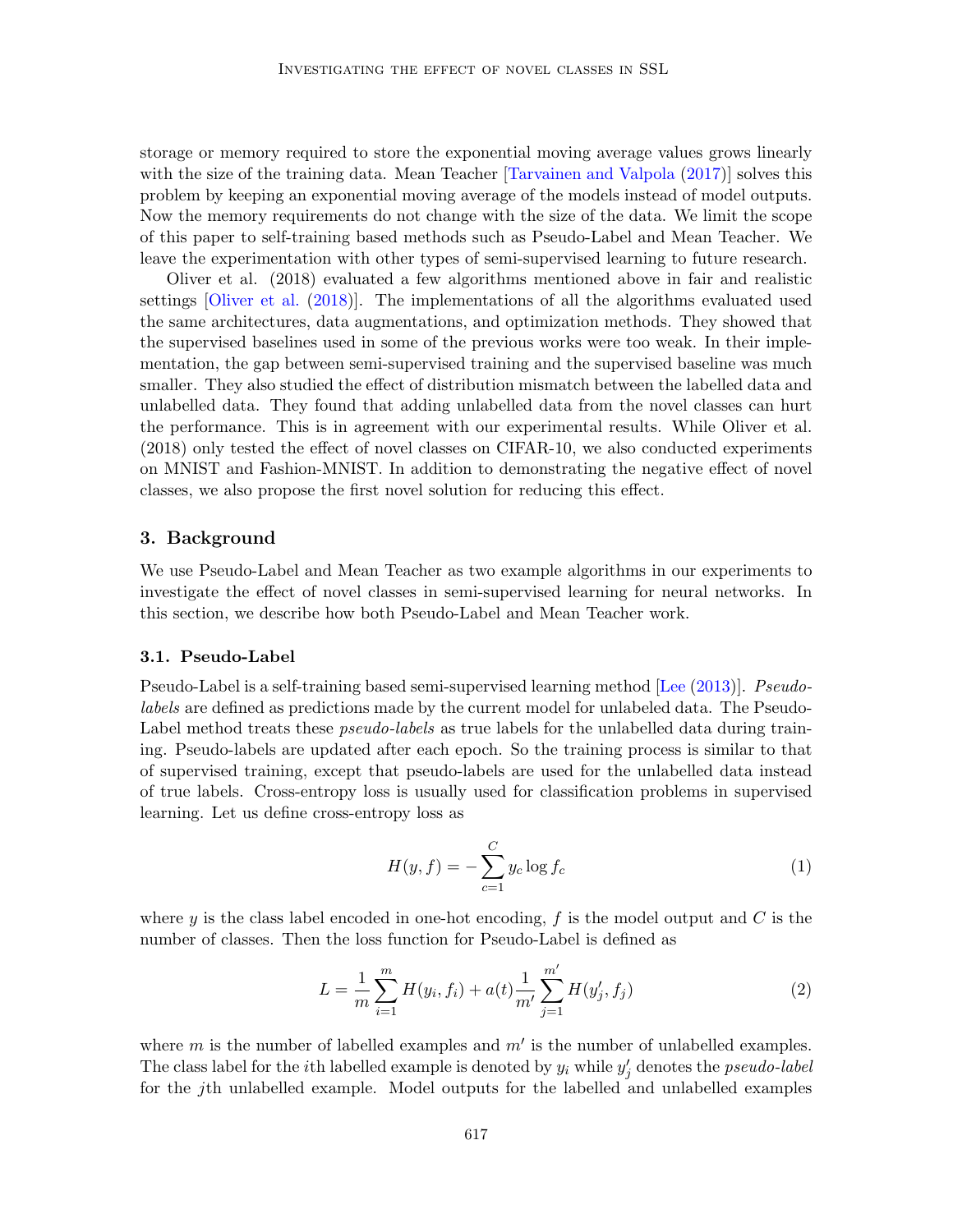are denoted by  $f_i$  and  $f_j$  respectively. The first term in Equation [2](#page-2-1) corresponds to the cross-entropy loss for the labelled data, and the second term is the cross-entropy loss for the unlabelled data. The importance of the loss related to unlabelled data is controlled by a hyperparameter  $a(t)$ . Intuitively speaking, the second term of the loss function tries to reduce the difference between the predictions of the current model and that of the model in the previous epoch on unlabelled data. The scheduling of the hyperparameter  $a(t)$  is very important when applying Pseudo-Label. If  $a(t)$  is set too high in the beginning, the model will fail to learn because the model is likely to be very bad at prediction initially. We use a scheduling function to schedule  $a(t)$  as defined in [Lee](#page-14-2) [\(2013\)](#page-14-2).

$$
a(t) = \begin{cases} 0 & \text{if } t < T_1 \\ \frac{t - T_1}{T_2 - T_1} a & \text{if } T_1 \le t < T_2 \\ a & \text{if } T_2 \le t \end{cases}
$$

where a,  $T_1$  and  $T_2$  are set by users, and t is the current training epoch. So  $a(t)$  is initially set to be 0, and gradually increased after each epoch before being set to be the user selected a for the remaining epochs. [Lee](#page-14-2) [\(2013\)](#page-14-2) showed that Pseudo-Label has an effect of entropy regularization on MNIST dataset, which provides an explanation for the success of Pseudo-Label.

#### 3.2. Mean Teacher

Mean Teacher is also a self-training based semi-supervised method. However, instead of trying to reduce the difference in predictions between the current model and the previous model, Mean Teacher attempts to reduce the difference in model outputs. Furthermore, Mean Teacher keeps an exponential moving average (EMA) of the model that is considered as the teacher model. Mean Teacher then tries to reduce the difference between the student model (current model) and the teacher model. The rationale for using a EMA model as the teacher model is that the EMA model provides more stable "target" outputs. The loss function of Mean Teacher is defined as

$$
L = \frac{1}{m} \sum_{i=1}^{m} H(y_i, f_i) + a(t) \frac{1}{2(m+m')} \sum_{j=1}^{m+m'} (f_j - f'_j)^2
$$
 (3)

where  $f$  is the output of the student model, and  $f'$  is the output of the teacher model (the exponential moving average of the student model). The first term in the loss function is the cross-entropy loss of the labelled data. The second term is the mean squared error (MSE) that measures the distance between the outputs of the student model and the teacher model. Again, a hyperparameter  $a(t)$  is used to balance the two losses. Mean Teacher uses a Gaussian ramp-up function to schedule hyperparameter  $a(t)$  as defined in [Tarvainen and](#page-15-2) [Valpola](#page-15-2) [\(2017\)](#page-15-2) and [Laine and Aila](#page-14-1) [\(2017\)](#page-14-1). It is defined as follows.

$$
a(t) = \begin{cases} a * exp[-5(1 - \frac{t}{T})^2] & \text{if } t \le T \\ a & \text{if } t > T \end{cases}
$$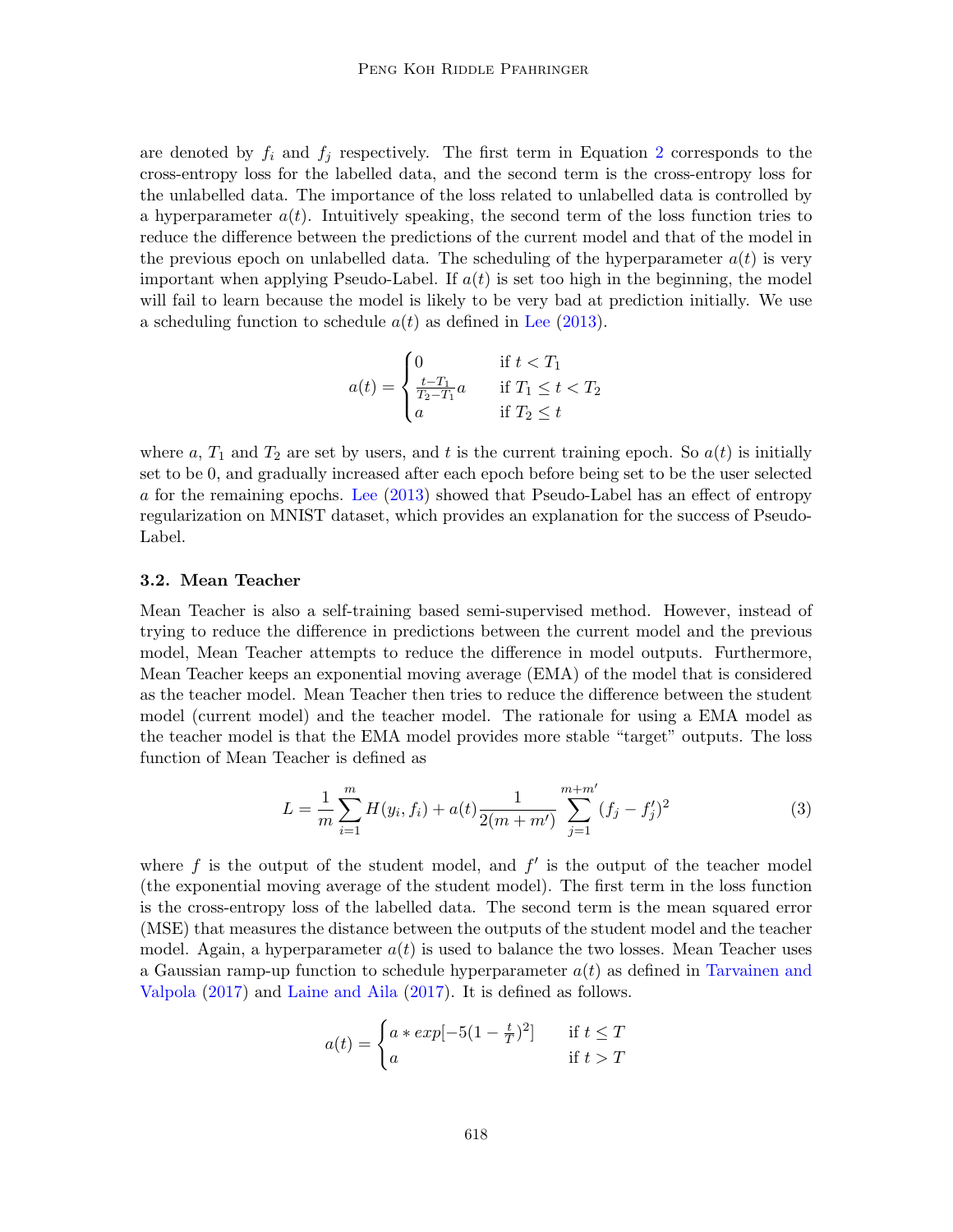where t is the current epoch,  $T$  is the ramp-up period chosen by user, and  $a$  is the base parameter also set by user. We applied the same ramp-up function in our implementation of Mean Teacher. Apart from a, Mean Teacher introduced another hyperparameter, the EMA decay rate  $\eta$ , that controls the coefficient  $\lambda$  in EMA.

$$
\lambda(s) = \min(1 - \frac{1}{s+1}, \eta)
$$

where s is the training step (number of weight updates) and  $\eta$  is chosen by user.  $\lambda(s)$ controls the importance of the EMA model relative to the current model when updating the teacher model. Note that in Mean Teacher, the teacher model is updated for each training step instead of each epoch. The above function indicates that we use the true average of the models learned so far as the teacher model in the beginning, before we start using the EMA model.

## <span id="page-4-0"></span>4. Distance Based Weighting Framework

As described in Section [3,](#page-2-0) Pseudo-Label and Mean Teacher attempt to train the current model (student model) to match the predictions (outputs) of the model in the last epoch (teacher model) for unlabelled data. The existence of novel classes in the unlabelled data can potentially push the decision boundary away from the one learned from using clean unlabelled data. The experimental results in Section [5.1](#page-6-1) suggest that the presence of novel classes can hurt the performance of the algorithms. In this section, we propose a distance based weighting framework and our implementation of it to reduce the negative effect of novel classes.

We attempt to reduce the negative effect of novel classes by assigning individual weights to unlabelled data. The intuition is very simple, if we can lower the weights of the novel examples in the training loss, these novel examples will have less impact on the training. Our proposed framework works as follows.

- 1. Compute the distance  $d_i$  for each unlabelled data point to the known classes.
- 2. Apply a function  $g(d_j)$  to transform distance  $d_j$  into weight  $w_j$ .
- 3. Assign weight  $w_i$  to each unlabelled data point in the loss function.

The specific implementation of this framework depends on the definitions of distance  $d_i$ and transformation function  $g(d_i)$ . The distance to the known classes should be higher for an example from the novel classes. The transformation function should transform highdistance values into low-weight values, and ideally be bounded to a certain range. Next, we describe our implementation of this framework.

#### 4.1. 1-Nearest-Neighbour Based Weighting

We define the distance  $d_i$  as the Euclidean distance between an unlabelled example and its closest neighbour in the labelled training data. Hence, we essentially run a 1-Nearest-Neighbour (1NN) algorithm with the labelled data being the training set, and compute the 1NN distance  $d_i$  for each unlabelled example. Note that we basically have n clusters, where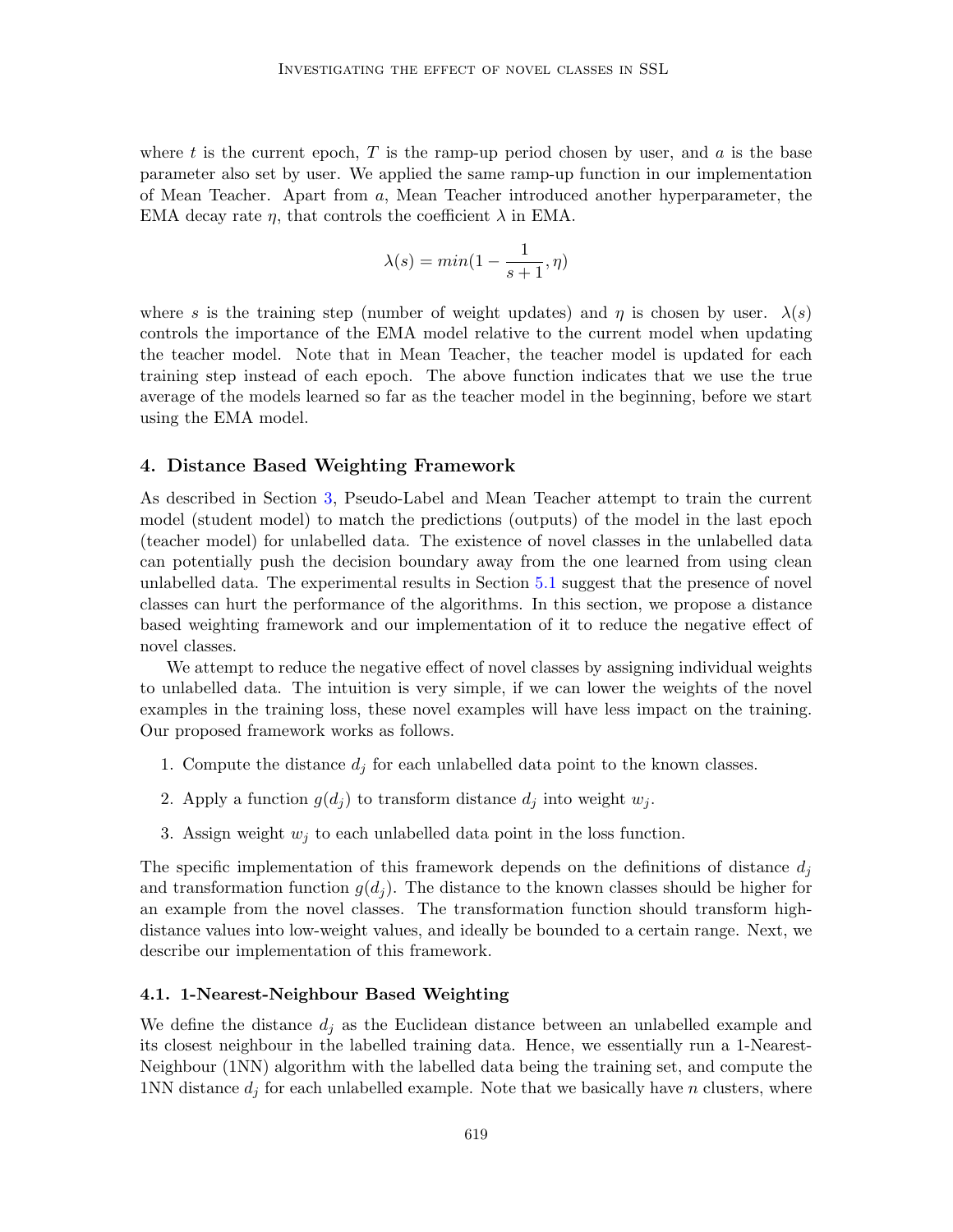<span id="page-5-0"></span>

| Layer         | Parameters                                     |
|---------------|------------------------------------------------|
| Input         | $28 \times 28$ grayscale images                |
| Convolutional | 20 filters, $5 \times 5$ , valid padding, relu |
| Pooling       | Maxpool $2 \times 2$                           |
| Convolutional | 50 filters, $5 \times 5$ , valid padding, relu |
| Pooling       | Maxpool $2 \times 2$                           |
| Dense         | $800 \rightarrow 500$ , relu                   |
| Softmax       | $500 \rightarrow 5$                            |

Table 1: Architecture A. The architecture used for MNIST and Fashion-MNIST.

n is the number of labelled examples in the training set. The centroid for each cluster is one of the labelled examples. We then need to define a function  $g(d_i)$  to transform all the distances into weights.

A naive way to transform distance into a weight can be defined as follows.

$$
g(d_j) = 1 - scale(d_j)
$$

where scale normalizes  $d_j$  to the range [0, 1] within its cluster. This transformation is unlikely to work well. Because it always assigns 0 to the unlabelled example that is furthest away from its centroid, regardless of the value of the distance. However, it is possible that every unlabelled example is very close to the centroid (labelled example) and belongs to the same class, hence all of the unlabelled examples should be assigned large weights. We use the following transformation instead:

$$
g(d_j) = \frac{1}{exp(\beta d_j)}
$$
\n(4)

where  $\beta$  is a hyperparameter that controls how quickly the weight approaches zero as the distance increases. Using this transformation we can avoid the problem described above.

Lastly, we apply the computed weights to the loss function. For instance, the loss function for Pseudo-Label now becomes

$$
L = \frac{1}{m} \sum_{i=1}^{m} H(y_i, f_i) + a(t) \frac{1}{m'} \sum_{j=1}^{m'} w_j H(y'_j, f_j)
$$
(5)

where  $w_j$  is weight for the jth unlabelled example. And the loss function for Mean-Teacher is now

$$
L = \frac{1}{m} \sum_{i=1}^{m} H(y_i, f_i) + a(t) \frac{1}{2(m+m')} \sum_{j=1}^{m+m'} w_j (f_j - f'_j)^2
$$
(6)

where  $w_i$  is the weight for the jth example. The experiments designed to evaluate the proposed method are explained in Section [5.2,](#page-8-1) and the experimental results are analysed in Section [6.2.](#page-10-0)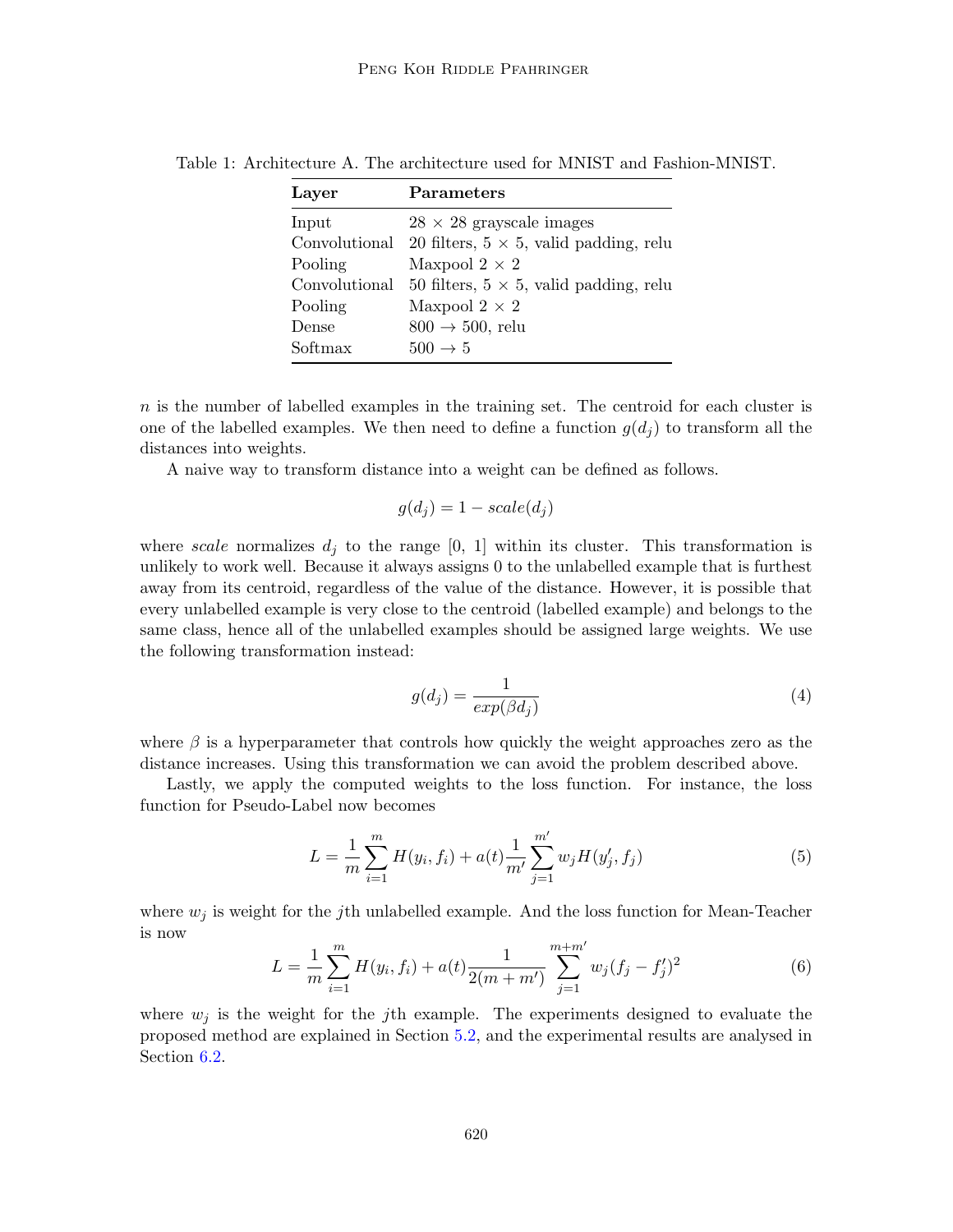## <span id="page-6-0"></span>5. Experiments

In this section, we describe the experiments that investigate the effect of novel classes on Pseudo-Label and Mean Teacher, and test the effectiveness of the proposed method in reducing the effect of novel classes. All the experiments were implemented in Pytorch [\[Paszke et al.](#page-15-8)  $(2017)$ ]<sup>[1](#page-6-2)</sup>. The experimental results are discussed in Section [6.](#page-8-0)

<span id="page-6-3"></span>

| Layer         | <b>Parameters</b>                              |
|---------------|------------------------------------------------|
| Input         | $32 \times 32$ RGB images                      |
| Convolutional | 32 filters, $3 \times 3$ , same padding, relu  |
| Convolutional | 32 filters, $3 \times 3$ , valid padding, relu |
| Pooling       | Maxpool $2 \times 2$                           |
| Convolutional | 64 filters, $3 \times 3$ , same padding, relu  |
| Convolutional | 64 filters, $3 \times 3$ , valid padding, relu |
| Pooling       | Maxpool $2 \times 2$                           |
| Dense         | $2304 \rightarrow 512$ , relu                  |
| Softmax       | $512 \rightarrow 5$                            |

Table 2: Architecture B. The architecture used for CIFAR-10.

#### <span id="page-6-1"></span>5.1. Experiments to Demonstrate the Effect of Novel Classes

We conducted experiments on three popular image-recognition datasets: MNIST [\[LeCun](#page-14-6) [et al.](#page-14-6) [\(1998\)](#page-14-6)], Fashion-MNIST [\[Xiao et al.](#page-15-9) [\(2017\)](#page-15-9)] and CIFAR-10 [\[Krizhevsky and Hinton](#page-14-7) [\(2009\)](#page-14-7)]. The characteristics of these datasets and the preprocessing are explained below.

- MNIST is a 28  $\times$  28 grayscale image dataset of handwritten digits. The dataset contains 60,000 training images and 10,000 test images. There are 10 classes in total (0 to 9). The classes are distributed evenly. In our experiments, a validation set containing 5,000 images is created from the training images using stratified sampling. This leaves 55,000 images for training. We treat classes  $\{5, 6, 7, 8, 9\}$  as novel classes. This means the labelled training set, validation set and test set only contain classes {0, 1, 2, 3, 4}, while the unlabelled data includes all classes. The validation set and test set are around half of their original sizes after taking out the novel classes. The number of labelled examples in the labelled training set is set to 50.
- Fashion-MNIST follows the same format and structure as MNIST, but it contains fashion items instead of handwritten digits. The ten classes are t-shirt/top, trousers, pullover, dress, coat, sandal, shirt, sneaker, bag and ankle boot. Again, we created a validation set containing 5,000 examples (including novel classes) from the 60,000 training images. Classes {sandal, shirt, sneaker, bag, ankle boot} are considered as novel classes. The number of labelled examples in the labelled training set is set to 100.

<span id="page-6-2"></span><sup>1.</sup> The source code can be found on GitHub: https://github.com/superRookie007/novel-classes-ssl. Supplementary materials and additional experimental results are also published there.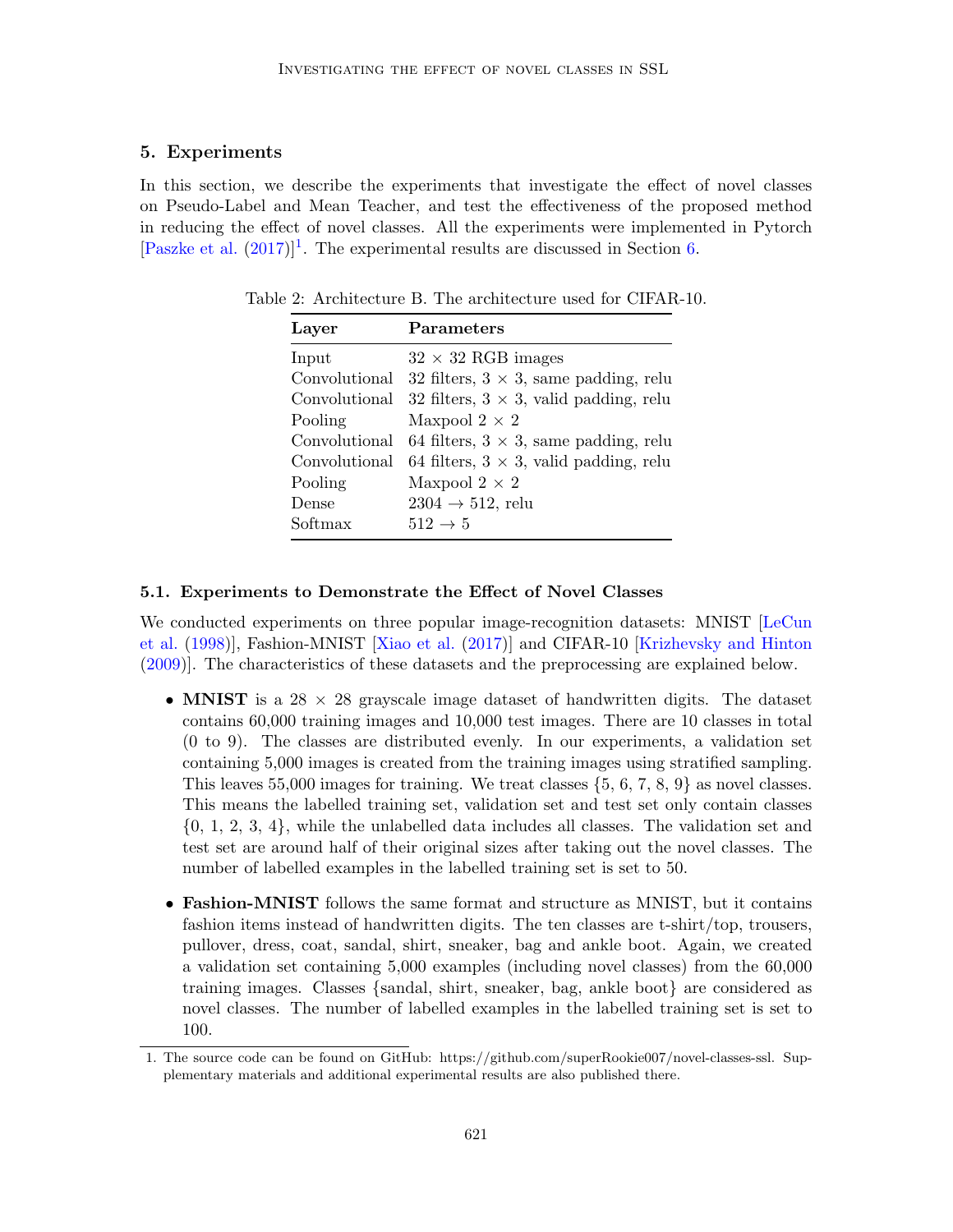• CIFAR-10 is a  $32 \times 32$  RBG image dataset. There are 50,000 training images and 10,000 test images. There are 10 balanced classes: airplane, automobile, bird, cat, deer, dog, frog, horse, ship and truck. We split the training images into a validation set of 5,000 examples (including novel classes) and a training set of 45,000 examples. Classes {dog, frog, horse, ship, truck} are treated as novel classes. The labelled training set has 3000 examples.

An unlabelled dataset is **pure** if it does not contain any example from the novel classes. A dirty unlabelled dataset includes all the examples from the novel classes. For each dataset, we experimented with three training scenarios as follows.

- *Exclude:* supervised training without unlabelled data.
- *Include\_pure*: semi-supervised training with pure unlabelled data.
- *Include\_dirty*: semi-supervised training with dirty unlabelled data.

Each experiment was run 50 times for MNIST and Fashion-MNIST, and 20 times for CIFAR-10. The seed for splitting the training data into labelled and unlabelled data was different in each run. The seeds were kept the same for each of the three training scenarios.

Both Pseudo-Label and Mean Teacher are model or architecture agnostic. This means that we can use whatever architecture we want with these algorithms without changing the rest of the code. We used Architecture A defined in Table [1](#page-5-0) for MNIST and Fashion-MNIST. Architecture B defined in Table [2](#page-6-3) is used for CIFAR-10. We use the standard mini-batch stochastic gradient descent (SGD) to train our models. We use a batch size of 100 for all our experiments. The following learning rate scheduler is used:

$$
lr(t) = lr \times \gamma^t
$$

where lr is the base learning rate set by the user, t is the current epoch and  $\gamma$  is the multiplicative factor of the learning rate decay process. All hyperparameters were set using validation sets. The specific hyperparameters used in each experiment can be found in the supplementary materials. Experimental results are discussed in Section [6.1.](#page-9-0) All results were obtained from the test sets.

Note that the architectures used in this paper are different from the ones used in the original papers. We used simple architectures to limit the computing power and running time for our experiments. It is possible that different architectures can potentially change how novel classes affect these algorithms. However, this is a different research question and we will leave it to future research. [Lee](#page-14-2) [\(2013\)](#page-14-2) applied unsupervised pretraining in addition to the Pseudo-Label algorithm in order to improve the performance further. Data augmentation was applied in the original implementation of Mean Teacher [\[Tarvainen and](#page-15-2) [Valpola](#page-15-2) [\(2017\)](#page-15-2)]. We do not apply any data augmentation or unsupervised pretraining in our implementation, because our goal is not to achieve state-of-the-art results on benchmark datasets. The additional complexity only makes it more difficult to interpret the experimental results. We only intend to test if novel classes have any negative effect on the performance of semi-supervised algorithms, while holding other factors constant.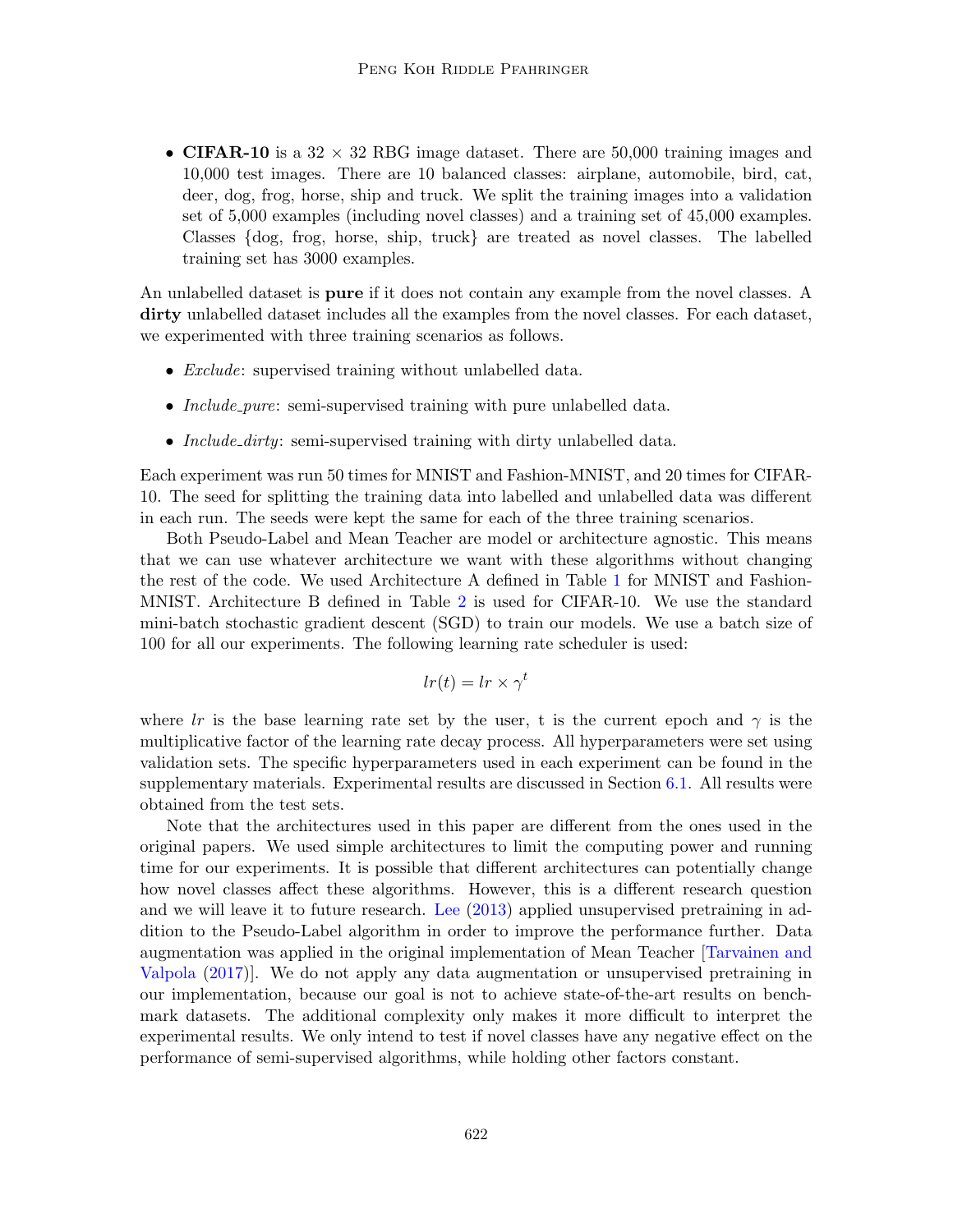#### <span id="page-8-1"></span>5.2. Evaluation of the Proposed Method

We evaluated the proposed method on both Pseudo-Label and Mean Teacher on MNIST [\[LeCun et al.](#page-14-6) [\(1998\)](#page-14-6)], Fashion-MNIST [\[Xiao et al.](#page-15-9) [\(2017\)](#page-15-9)] and CIFAR-10 [\[Krizhevsky and](#page-14-7) [Hinton](#page-14-7) [\(2009\)](#page-14-7)]. The data processing is exactly the same as described in Section [5.1.](#page-6-1) The only difference is that we have to compute the weight for each unlabelled data point using the proposed method. And we now have an additional hyperparameter  $\beta$  to tune.

Note that when we apply the 1-Nearest-Neighbour algorithm, we can use raw images or low-dimensional vector representations of the images. Since distance based methods suffer from the curse of dimensionality, we postulate that we can get better performance if dimensionality reduction is applied beforehand. We tested using Variational Autoencoder (VAE) [\[Kingma and Welling](#page-14-5) [\(2014\)](#page-14-5)] to learn low-dimensional representations from the images, and then applied the 1-Nearest-Neighbour to these representations. For MNIST and Fashion-MNIST, we used a simple multilayer perceptron (MLP) based encoder and decoder as introduced in [Kingma and Welling](#page-14-5) [\(2014\)](#page-14-5). The dimensionality of the hidden representation was set to 10. For CIFAR-10, we used convolutional encoder and transposed convolution for up-sampling in the decoder. The dimensionality of the vector representation for CIFAR-10 was set to 20.

To test the effectiveness of the proposed method, we apply the computed weights in Pseudo-Label and Mean Teacher, and check if this improves the performance on include dirty where novel classes are present in unlabelled data. We add two additional training scenarios to our experiments as follows.

- With weights raw: weights are computed using raw images, and model is trained with dirty unlabelled data.
- With weights vae: weights are computed using low-dimensional representations learned using VAE, and model is trained with dirty unlabelled data.

Both with weights raw and with weights vae were trained using the same dirty unlabelled data on which include dirty was trained. Similar to the experiments in Section [5.1,](#page-6-1) we ran each experiment 50 times for MNIST and Fashion-MNIST, and 20 times for CIFAR-10. The data seed was different for each run. We used the same set of seeds across all experiments. Again, all hyperparameters were set using validation sets, the hyperparameters used in each experiment can be found in the supplementary materials. Experimental results are reported in Section [6.2.](#page-10-0) All results reported were obtained from the test sets.

## <span id="page-8-0"></span>6. Experimental Results

In this section, we discuss the experimental results obtained from the experiments described in the last section. Test accuracy results for Pseudo-Label and Mean Teacher are reported in Tables [3](#page-9-1) and [4](#page-9-2) respectively. Since the differences in test accuracies across different settings are small, we provide more detailed analysis of the results using the Friedman test and *Nemenyi post-hoc test* in the next two subsections. Dem $\tilde{s}$ ar [\(2006\)](#page-14-8) provides a great discussion on Friedman and Nemenyi tests along with other statistical tests for comparing classifiers.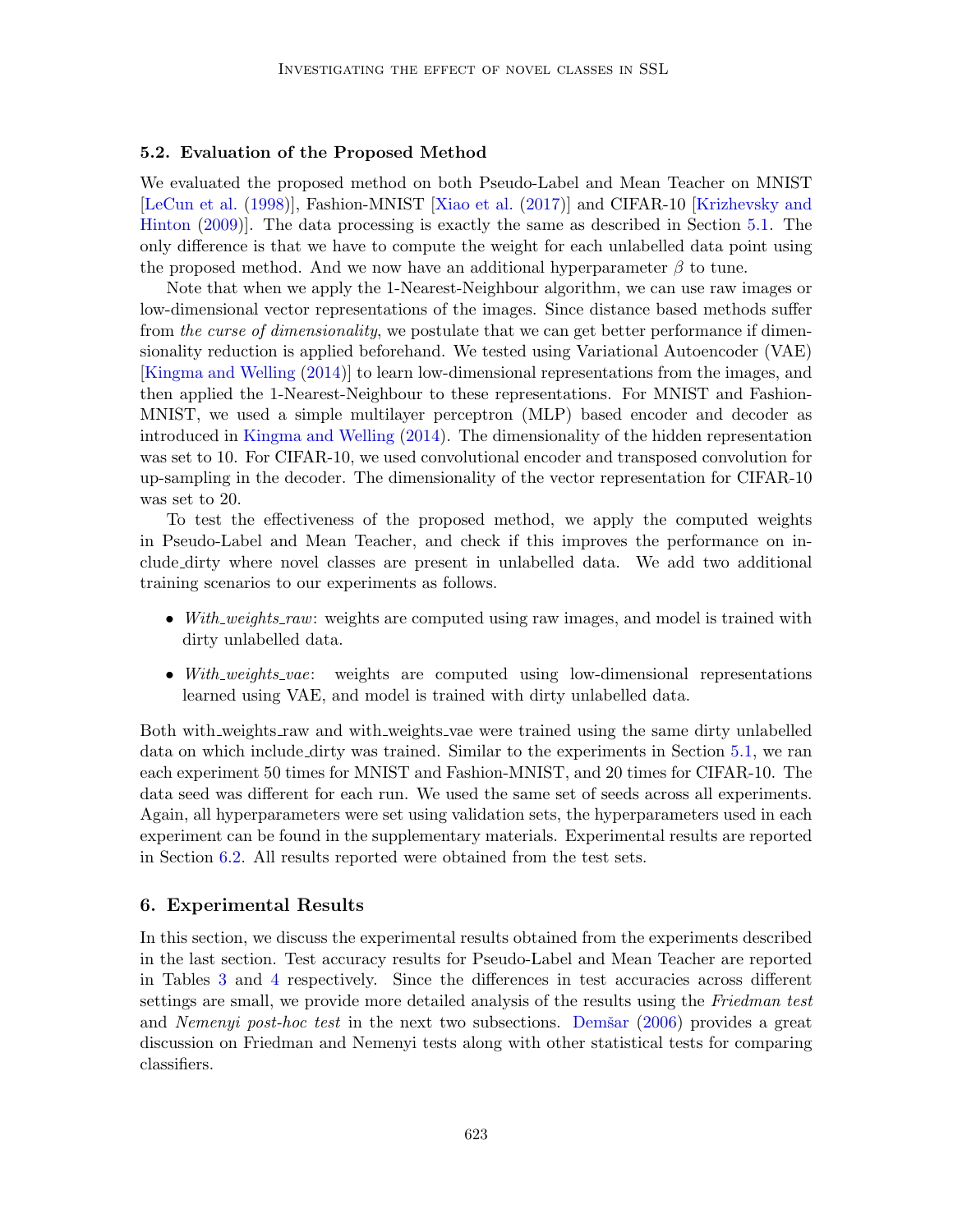|                  | <b>MNIST</b>         | Fashion-MNIST                 | $CIFAR-10$               |
|------------------|----------------------|-------------------------------|--------------------------|
| exclude          | $93.63\% \pm 1.51\%$ | $77.15\% \pm 1.56\%$          | $63.85\% \pm 1.20\%$     |
| include_pure     | $94.52\% \pm 1.71\%$ | $\overline{77.02\%}$ ±1.99%   | $\sqrt{65.37\%}$ ±1.19\% |
| include_dirty    | $92.15\% \pm 2.27\%$ | $\overline{76.14\%}$ ± 2.02\% | $64.45\% \pm 1.11\%$     |
| with_weights_raw | $92.74\% \pm 2.11\%$ | $77.01\% \pm 1.55\%$          | $65.14\% \pm 1.01\%$     |
| with_weights_vae | $93.79\% \pm 1.39\%$ | $76.86\% \pm 1.76\%$          | $65.88\% \pm 1.22\%$     |

<span id="page-9-1"></span>Table 3: All the experimental results in the paper for Pseudo-Label. It shows the mean and standard deviation of test accuracy for each dataset and experiment setting.

<span id="page-9-2"></span>Table 4: All the experimental results in the paper for Mean Teacher. It shows the mean and standard deviation of test accuracy for each dataset and experiment setting.

|                  | <b>MNIST</b>         | Fashion-MNIST        | $CIFAR-10$           |
|------------------|----------------------|----------------------|----------------------|
| exclude          | $93.63\% \pm 1.51\%$ | $77.15\% \pm 1.56\%$ | $63.85\% \pm 1.20\%$ |
| include_pure     | $94.06\% \pm 1.68\%$ | $78.58\% \pm 1.93\%$ | $66.56\% \pm 0.96\%$ |
| include_dirty    | $92.97\% \pm 2.03\%$ | $76.95\% \pm 2.04\%$ | $64.94\% \pm 1.32\%$ |
| with_weights_raw | $93.11\% \pm 1.99\%$ | 77.19% ±1.83%        | $66.04\% \pm 1.11\%$ |
| with_weights_vae | $93.42\% \pm 1.46\%$ | $77.14\% \pm 1.85\%$ | $66.24\% \pm 0.84\%$ |

#### <span id="page-9-0"></span>6.1. Effect of Novel Classes

To find out if novel classes really affect the performance, we used the Friedman test  $(p = 0.05)$  to test if the test accuracies under the three different settings (include pure, include dirty and exclude) are statistically different for each dataset. The details of different settings can be found in Section [5.](#page-6-0) The test suggested that the distributions of test accuracies are indeed different. Then we performed the Nemenyi post-hoc test for pairwise comparisons. We used 0.05 as the confidence level. The results for the Nemenyi tests are shown as CD graphs in Figure [1](#page-10-1) for Pseudo-Label and Figure [2](#page-11-1) for Mean Teacher. The CD graph shows the average ranking of each setting. The lower the ranking the better. The difference in average ranking is statistically significant if there is no bold line connecting the two settings. The mean and standard deviation of test accuracy are shown in parenthesis.

Figure [1](#page-10-1) shows that include dirty is statistically significantly worse than exclude and include pure on both MNIST and Fashion-MNIST for Pseduo-Label. For CIFAR-10, there is no significant difference between include dirty and exclude, but include dirty is still significantly worse than include pure. The results for Mean Teacher are shown in Figure [2.](#page-11-1) For all three datasets, include dirty is not significantly different from exclude, but it is significantly worse than include pure.

Overall, we can clearly see that novel classes in unlabelled data have a negative effect on the performance of Pseudo-Label and Mean Teacher. When novel classes are present in the unlabelled data, the performance of these algorithms is significantly lower than that trained using clean unlabelled data without novel classes.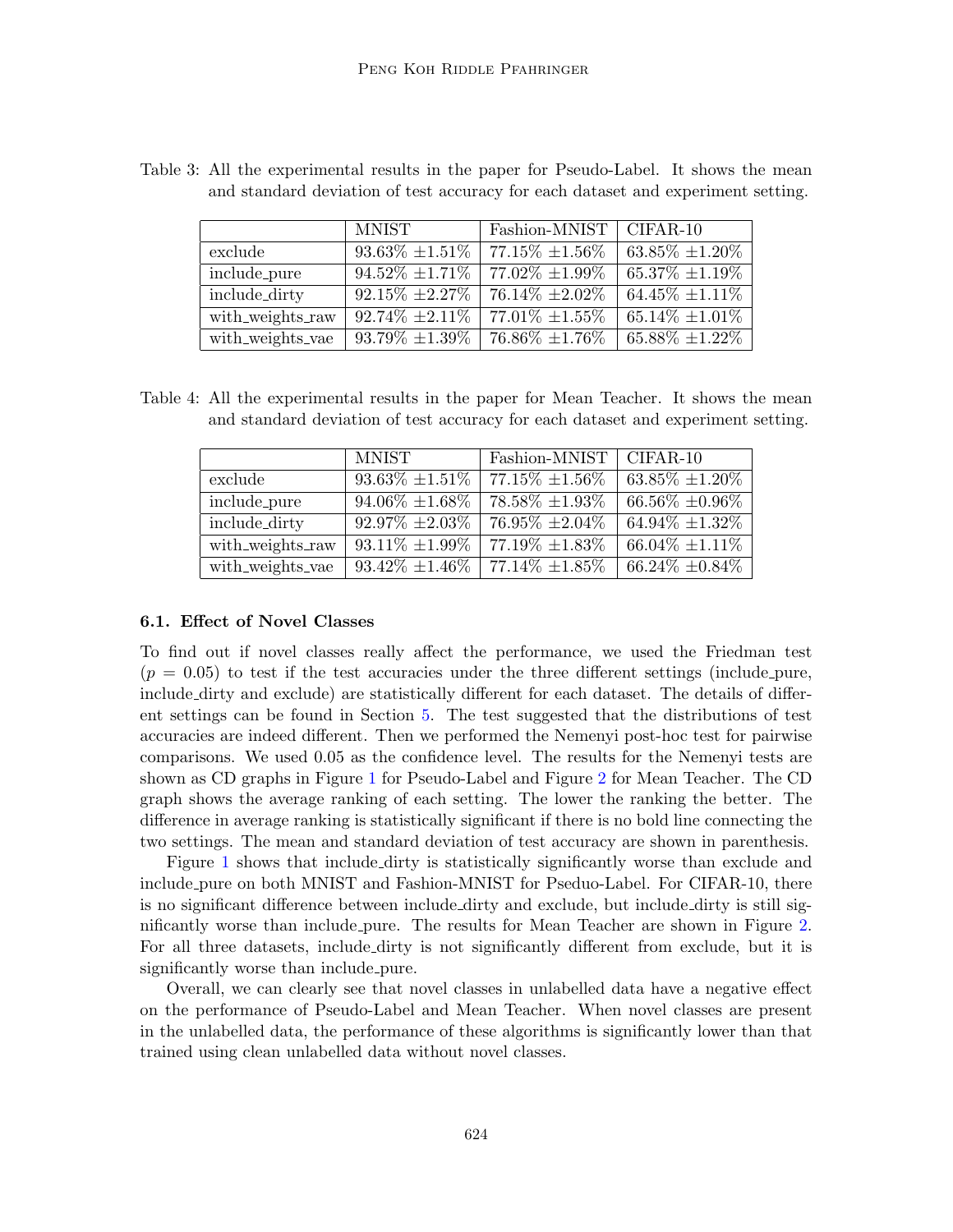

(c) Pseudo-Label on CIFAR-10

<span id="page-10-1"></span>Figure 1: Comparison of supervised training without unlabelled data, Pseudo-Label with clean unlabelled data and Pseudo-Label with dirty unlabelled data on MNIST  $(a)$ , Fashion-MNIST $(b)$  and CIFAR-10  $(c)$ .

#### <span id="page-10-0"></span>6.2. Effectiveness of 1NN Based Weighting

We have shown that the presence of novel classes lower the performance of Pseudo-Label and Mean Teacher, we now test if our proposed weighting method can reduce this negative effect. Figure [3](#page-12-0) shows the Nemenyi test results for Pseudo-Label. For all three datasets, with weights vae consistently outperformed include dirty. This means that when the lowdimensional representations are used for weight computation, our proposed method improved the performance of Pseudo-Label when novel classes are present. When raw images were used to compute the weights, our proposed method did improve the average ranking, but the improvement is not statistically significant for all datasets. There is no significant difference between with weights vae and include pure for all three datasets. This suggests that with our proposed weighting method, the performance of Pseudo-Label does not suffer significantly when novel classes are present in unlabelled data.

The experimental results for Mean Teacher are shown in Figure [4.](#page-13-0) For MNIST, with weights vae is not significantly better than include dirty, but is statistically the same as include pure. Include pure is significantly better than all the other three settings on Fashion-MNIST. Include dirty performed significantly worse than the other settings on CIFAR-10 and include pure is statistically the same as with weights vae and with\_weights\_raw.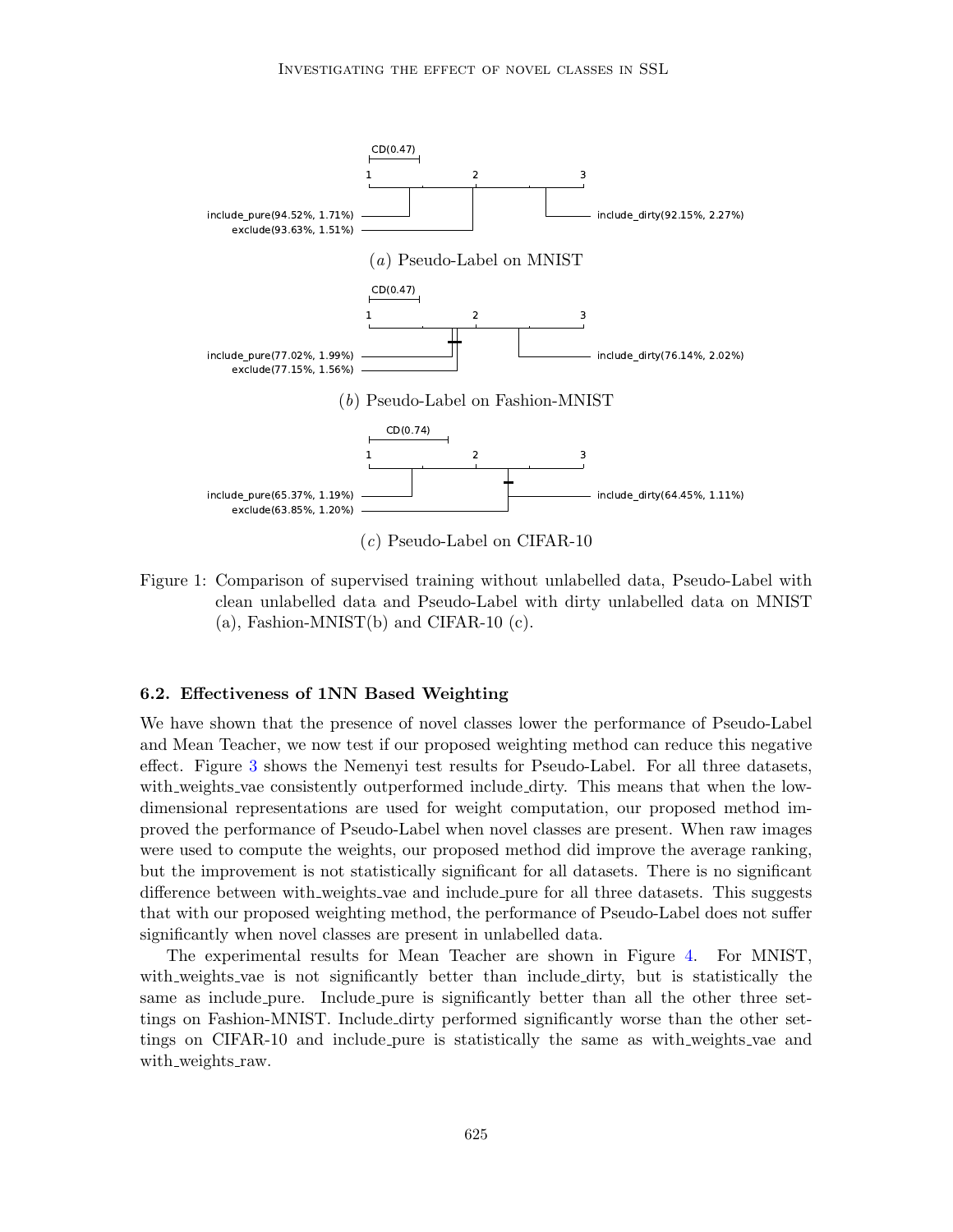

(c) Mean Teacher on CIFAR-10

<span id="page-11-1"></span>Figure 2: Comparison of supervised training without unlabelled data, Mean Teacher with clean unlabelled data and Mean Teacher with dirty unlabelled data on MNIST  $(a)$ , Fashion-MNIST $(b)$  and CIFAR-10  $(c)$ .

Overall, when our proposed method is applied to Pseudo-Label and Mean Teacher, the performance does not suffer as much when novel classes are present. There is actually no significant difference in performance regardless of the presence of novel classes except for one out of the 6 cases, when our proposed method is used. The advantage of using low-dimensional representations over raw images to compute the weights is not statistically significant, according to our experimental results.

## <span id="page-11-0"></span>7. Discussion

The experimental results in Section [6.1](#page-9-0) suggest that novel classes in unlabelled data can hurt the performance of semi-supervised learning algorithms. This is in agreement with the findings by [Oliver et al.](#page-15-7) [\(2018\)](#page-15-7). They did not re-tune the hyperparameters for experiments that include novel classes, however, we did tune the a hyperparameter while holding other parameters unchanged. The hyperparameter a controls the importance of the regulating term in the loss function. It is essentially a universal weight applied to all the unlabelled data. If we lower a, apart from reducing the negative effect of novel classes, it will also lower the positive effect of the rest of the unlabelled data. Figure [5](#page-13-1) shows the comparison of Mean Teacher models with different a values (holding other hyperparameters constant) trained on CIFAR-10 with novel classes. The  $a$  value of 50 was used in our experiments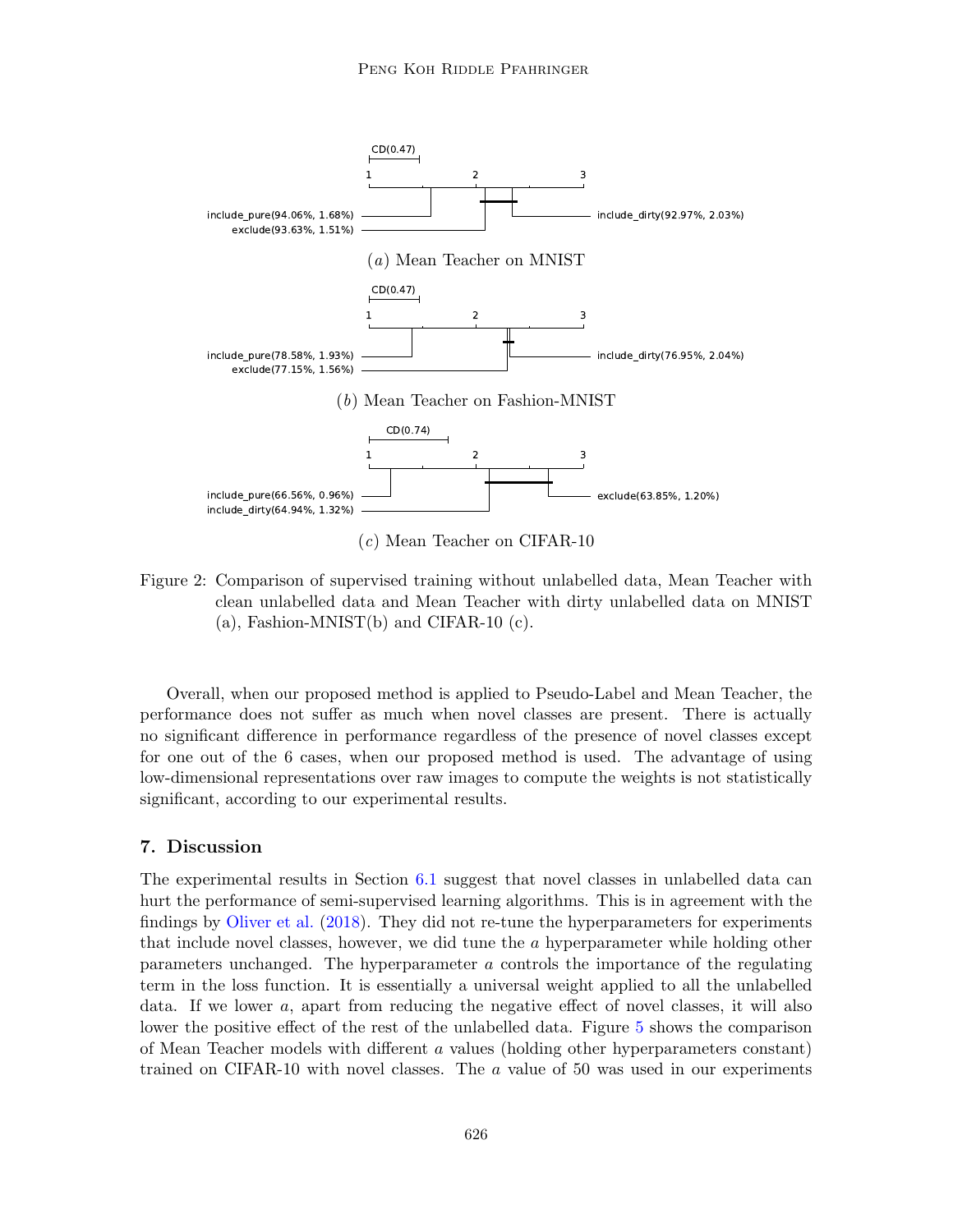

(c) Pseudo-Label on CIFAR-10

<span id="page-12-0"></span>Figure 3: Comparison of Pseudo-Label models trained in the following conditions: dirty unlabelled data without weights, dirty unlabelled data with weights computed from raw images, dirty unlabelled data with weights computed from low-dimensional representations and clean unlabelled data without weights.

in Section [6.1.](#page-9-0) Lowering the hyperparameter  $a$  did not improve the performance of Mean Teacher. Hence, we need to assign individual weights to each unlabelled example to keep the benefit of the clean unlabelled data and at the same time weaken the impact of the novel classes.

According to the experimental results in Section [6.2,](#page-10-0) the advantage provided by learning low-dimensional representations of images when computing weights over using raw images is not significant. It could be due to the hyperparameter tuning or the choice of architectures. The advantage can potentially be bigger when more advanced architectures are used in training the VAE. It would be interesting to explore other unsupervised learning algorithms to learn the latent representations. A major downside of using raw images to compute weights and distances is the running time due to the big dimensionality of raw images. This is an obstacle if we have to compute the weights frequently. Learning latent representation by training an autoencoder takes time. However, this training time can be amortized since we can reuse the encoder every time we compute weights. We only tested the proposed method on Pseudo-Label and Mean Teacher, however, it can also be applied to other semisupervised learning algorithms.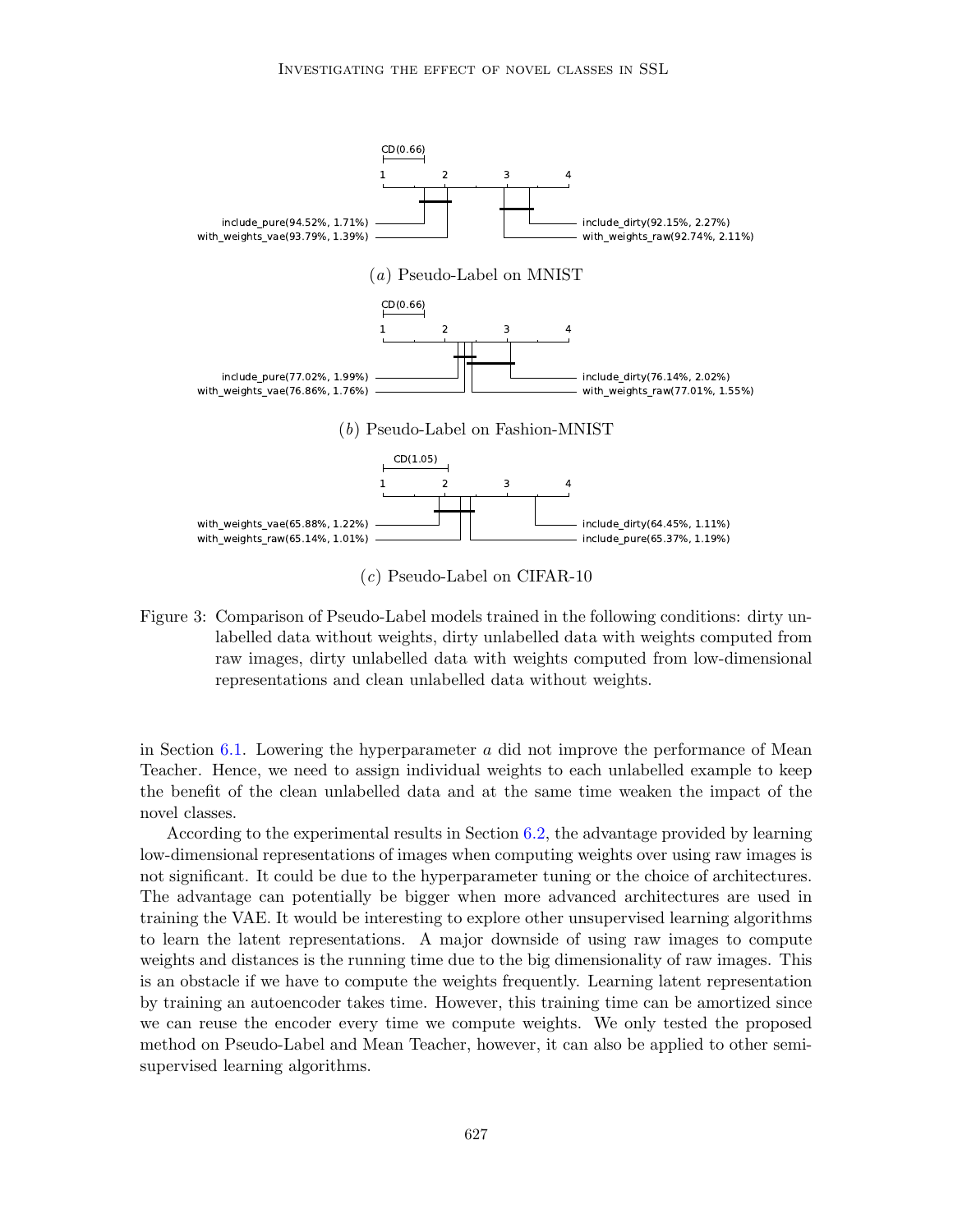

(c) Mean Teacher on CIFAR-10

<span id="page-13-0"></span>Figure 4: Comparison of Mean Teacher models trained in the following conditions: dirty unlabelled data without weights, dirty unlabelled data with weights computed from raw images, dirty unlabelled data with weights computed from low-dimensional representations and clean unlabelled data without weights.



<span id="page-13-1"></span>Figure 5: Mean Teacher models with different a values were trained on CIFAR-10 with dirty unlabelled data. We used a value of 50 in our experiments in Section [5.1.](#page-6-1)

Lastly, we introduced a hyperparameter  $\beta$  in our proposed method. A validation set is needed to tune  $\beta$  along with other hyperparameters in semi-supervised algorithms. In order to be confident that the tuned hyperparameters will work well on future unseen data, the validation set has to be sufficiently large. We only use semi-supervised algorithms when labelled data is scarce. It is possible that we will have larger gain in performance by using most of the labelled data as training data instead of validation set. However, in most of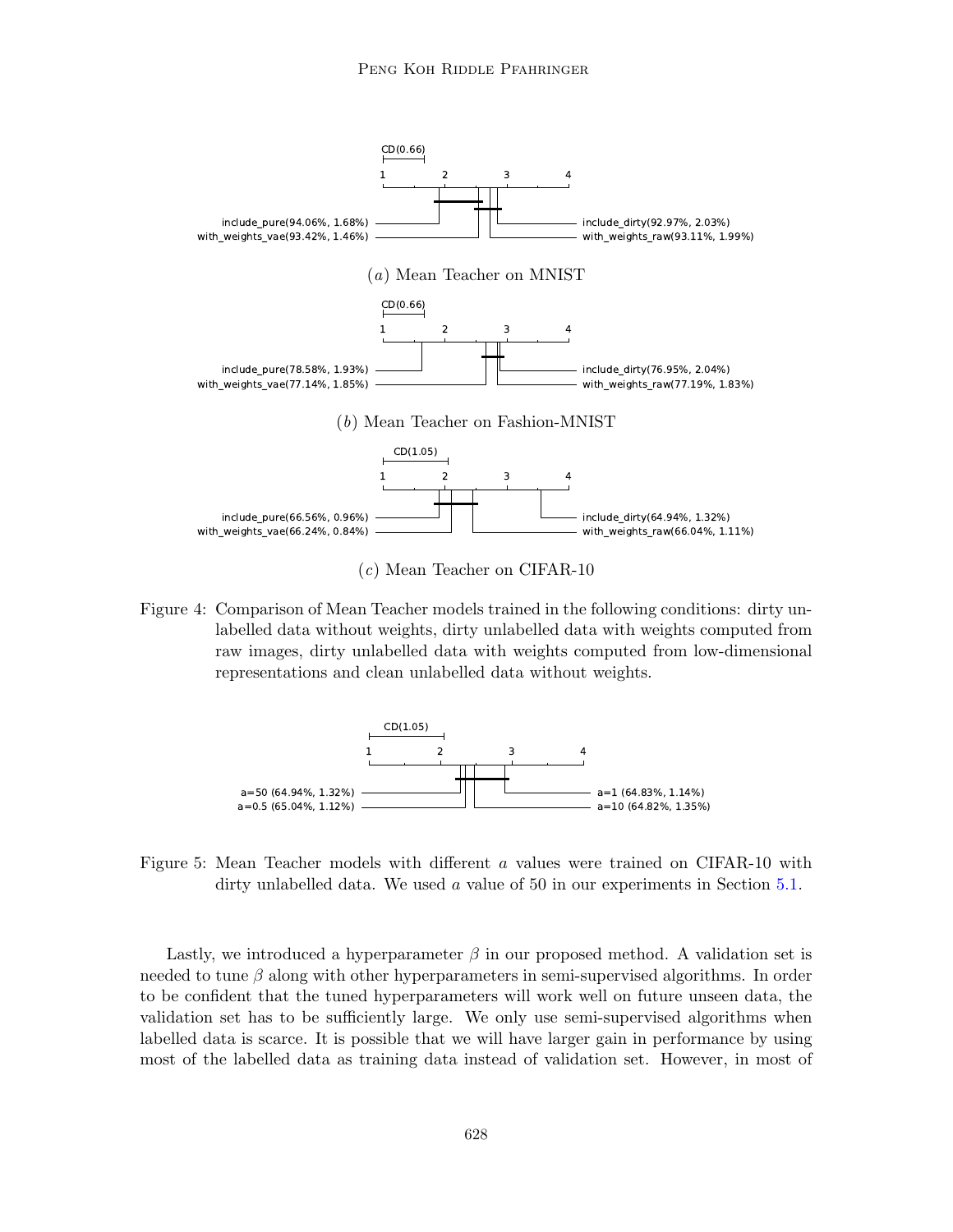the literature on semi-supervised learning the validation set used is usually larger than the labelled training set. This problem has been mentioned in [Oliver et al.](#page-15-7) [\(2018\)](#page-15-7).

#### <span id="page-14-4"></span>8. Conclusion

Even though it is a common practice to assume unlabelled data has the same distribution as the labelled data in semi-supervised learning literature, this assumption is not always true. In this work, we empirically showed that novel classes in unlabelled data can hurt the performance of semi-supervised learning algorithms. We then proposed a 1-nearestneighbour based method to assign weights to unlabelled data, in order to reduce the negative effect of novel classes. The experimental results show that when our proposed method is applied to Pseudo-Label and Mean Teacher, the decrease in performance due to the presence of novel classes becomes statistically insignificant. This suggests that assigning individual weights to unlabelled data is a promising approach to dealing with novel classes in semisupervised learning.

An important work in the future is to investigate when novel classes can have a larger impact on the performance of semi-supervised learning algorithms. Synthetic data can be very useful for this type of work, because we can control the properties of the data. Another interesting research question is if the representation capacity of a model can affect the magnitude of the effect of novel classes. Finally, we will explore applying outlier detection and novelty detection techniques to deal with novel classes in unlabelled data.

## References

- <span id="page-14-3"></span>Christopher M Bishop. Novelty detection and neural network validation. IEE Proceedings-Vision, Image and Signal processing, 141(4):217–222, 1994.
- <span id="page-14-8"></span>Janez Demšar. Statistical comparisons of classifiers over multiple data sets. *Journal of* Machine learning research, 7(Jan):1–30, 2006.
- <span id="page-14-5"></span>Diederik P Kingma and Max Welling. Auto-encoding variational bayes. In The Second International Conference on Learning Representations, 2014.
- <span id="page-14-0"></span>Durk P Kingma, Shakir Mohamed, Danilo Jimenez Rezende, and Max Welling. Semisupervised learning with deep generative models. In Advances in Neural Information Processing Systems, pages 3581–3589, 2014.
- <span id="page-14-7"></span>Alex Krizhevsky and Geoffrey Hinton. Learning multiple layers of features from tiny images. Technical report, University of Toronto, 2009.
- <span id="page-14-1"></span>Samuli Laine and Timo Aila. Temporal ensembling for semi-supervised learning. In The Fifth International Conference on Learning Representations, 2017.
- <span id="page-14-6"></span>Yann LeCun, Léon Bottou, Yoshua Bengio, Patrick Haffner, et al. Gradient-based learning applied to document recognition. Proceedings of the IEEE, 86(11):2278–2324, 1998.
- <span id="page-14-2"></span>Dong-Hyun Lee. Pseudo-label: The simple and efficient semi-supervised learning method for deep neural networks. In Workshop on Challenges in Representation Learning, ICML, volume 3, page 2, 2013.